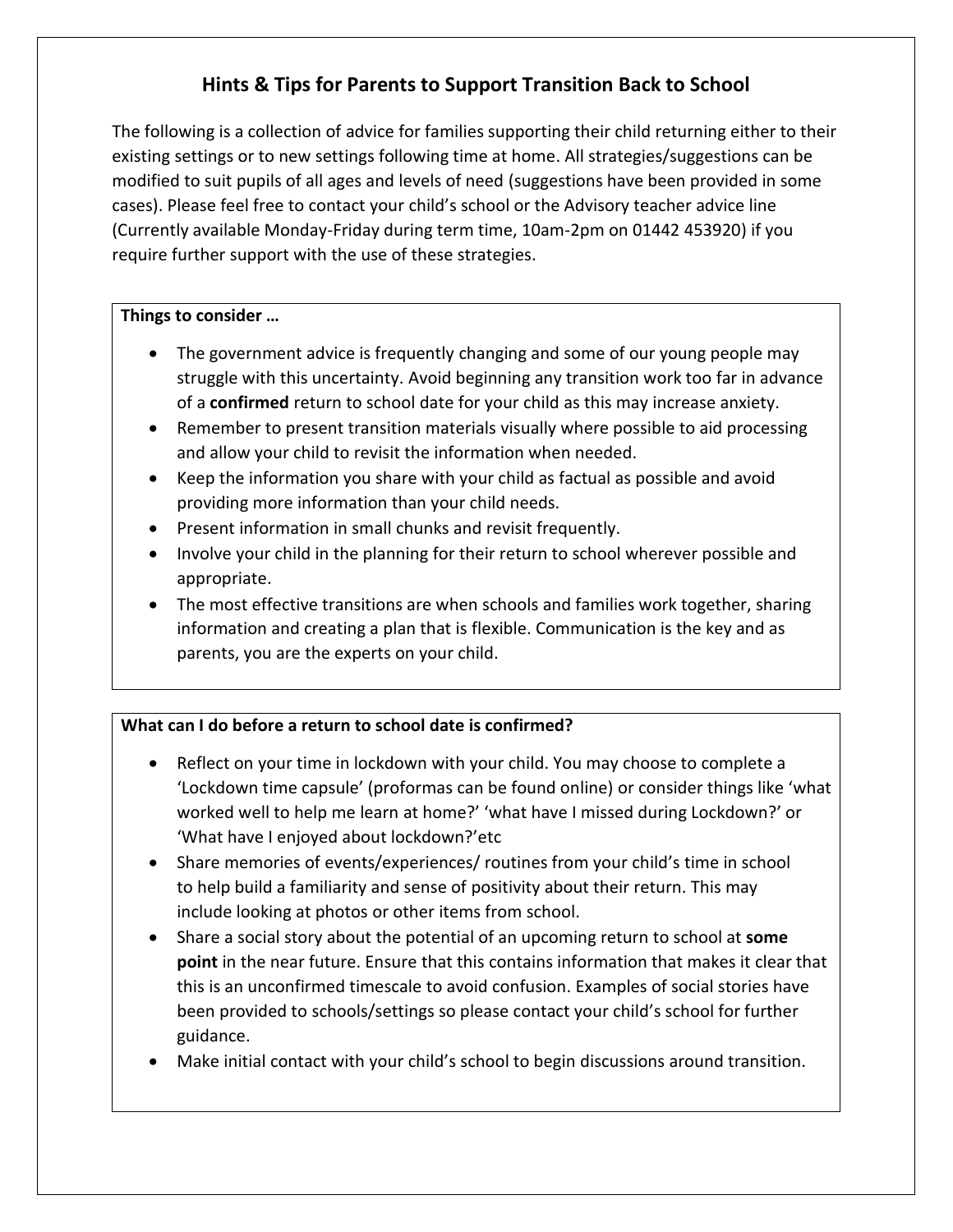#### **Planning return once a return date is confirmed for my child.**

- Contact school to discuss the specific details of a transition timetable. What days/times will they attend? How will their time increase as the days go on? Who will they be working with? What will their time in school look like?
- Create a countdown calendar that you can display at home. Encourage your child to mark off each day. Include details of what the first sessions back to school will look like.



- Create/share a social story to help your child understand what returnin[g to schoo](https://commons.wikimedia.org/wiki/File:Calendar_Noun_project_1194.svg)l will look and feel like for them. Read this several times a day.
- Share information from lockdown gained about child with school, how they learn etc. including any routines established at home that could support 'recover phas[e of](https://creativecommons.org/licenses/by-sa/3.0/)  transition

## **How do I help my child to develop or reignite relationships through transition?**

- Share and display photos of key staff and peers. You can use these images to play games e.g. snap/guess who to help them feel more familiar.
- Make links virtually with key staff where possible/appropriate (This may be through video chats or pre-recorded videos).
- Encourage virtual links with peers. Arrange for your child to send/receive letters/make phone calls or send videos to familiar peers.

## **How do I help my child become familiar and comfortable with their new environment?**

- If possible, arrange visits to your child's new/existing classroom/school building. This may initially just be to spend time on the playground, look through windows or briefly meet and greet staff.
- Many schools will create a transition book of photos and basic information that you can share with your child in the run up to their return to school. Alternatively, you can create your own using information from the school's website or social media pages.
- It can be helpful to request videos of classroom/routes around school including important 'landmarks'. This allows you to replay images to your child to help the building feel more familiar when they return.
- If your child is returning to a new setting, explore the school's website/social media pages to share photos and events with your child.

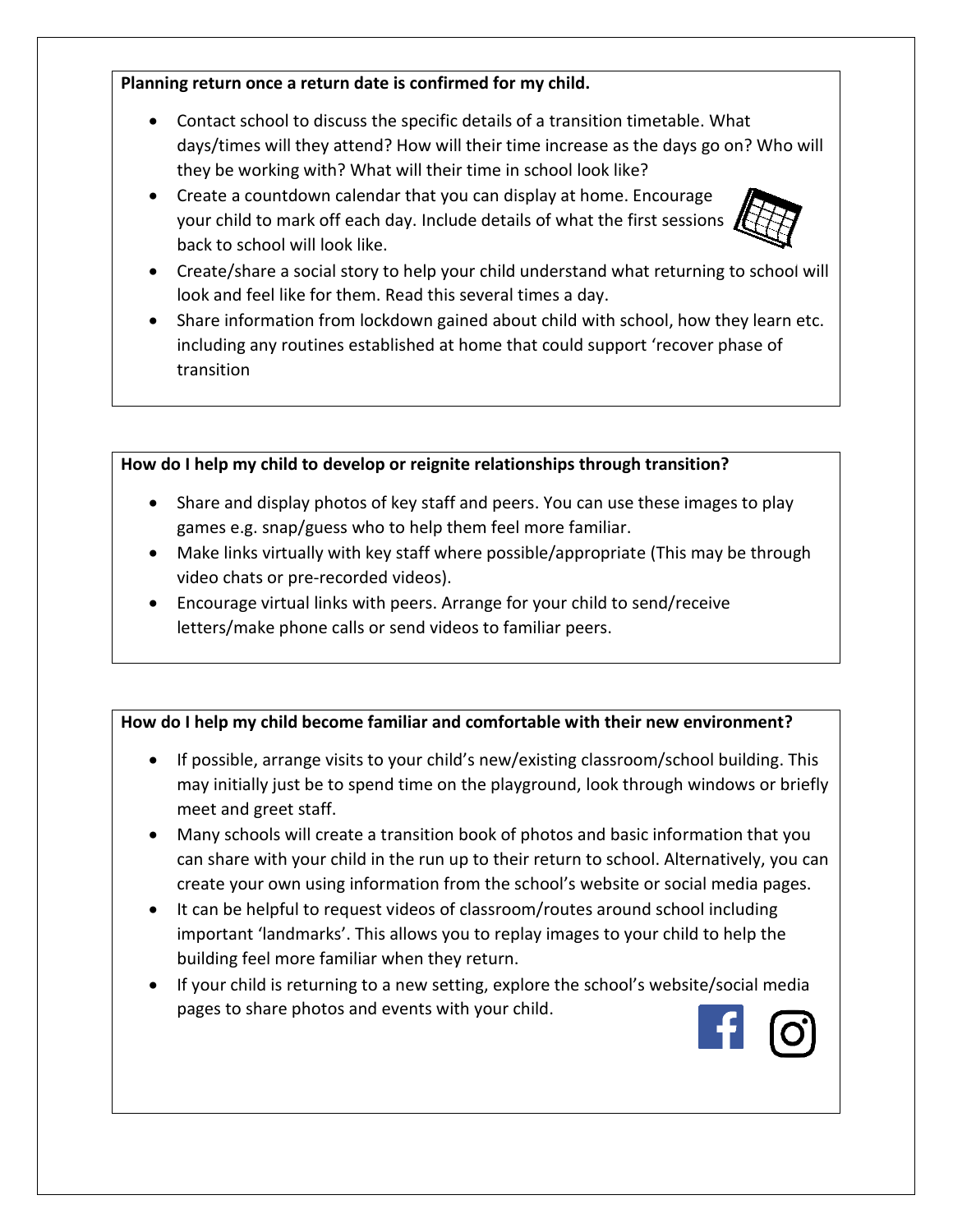#### **How do I re-establish routines for school?**

- Practice the walk to school on a daily basis in the run up to returning to school. Begin with a short distance, building up slowly if necessary. It can help to create a video of the route you take to school to replay at home.
- Practice putting on school uniform together. Lay it out in advance so that it becomes a familiar sight for your child.
- Practice organizing resources/packing your school bag together (this may be more relevant for older pupils). You may introduce a visual prompt to help them remember what they need and encourage independence.



- Share details of your child's school timetable with them. It can help to spend time asking questions or playing games using the timetable to help them to feel familiarized with it.
- Gradually begin to re-adjust your morning routine to become more like a school day routine. Set the alarm earlier each day and encourage breakfast/getting dressed in sequence and within a timescale.

#### **Emotional wellbeing/anxiety**

- Remember each child's anxiety will be unique and stem from different sources. Anxieties may link to the virus itself, changes of routine, different cohort of friends or adults in school etc. Identify the route of the anxiety before planning how to support your child best.
- Take it slow! The steps to overcoming anxiety are often very small and slow but this doesn't mean you are failing. Don't be disheartened if you take a step back every now and then too. Focus on the destination and don't worry what shape the journey is.
- Offer your child opportunities to ask questions about what is happening etc. Some children may prefer/find it easier to write down their questions or worries and post them in a box or use a worry monster as an alternative to asking questions directly.
- Talk about positive things to look forward to about the return to school wherever possible.
- Address any anxieties with the minimum amount of factual information to satisfy their worries and avoid adding your opinion. Remember, the priority is to make our children feel safe. For some children this means having all the facts and figures!
- Practice a range of relaxation techniques with your child to ensure they have strategies to reduce their anxiety at times of need. These may include breathing techniques and mindfulness activities. Examples can be found online.